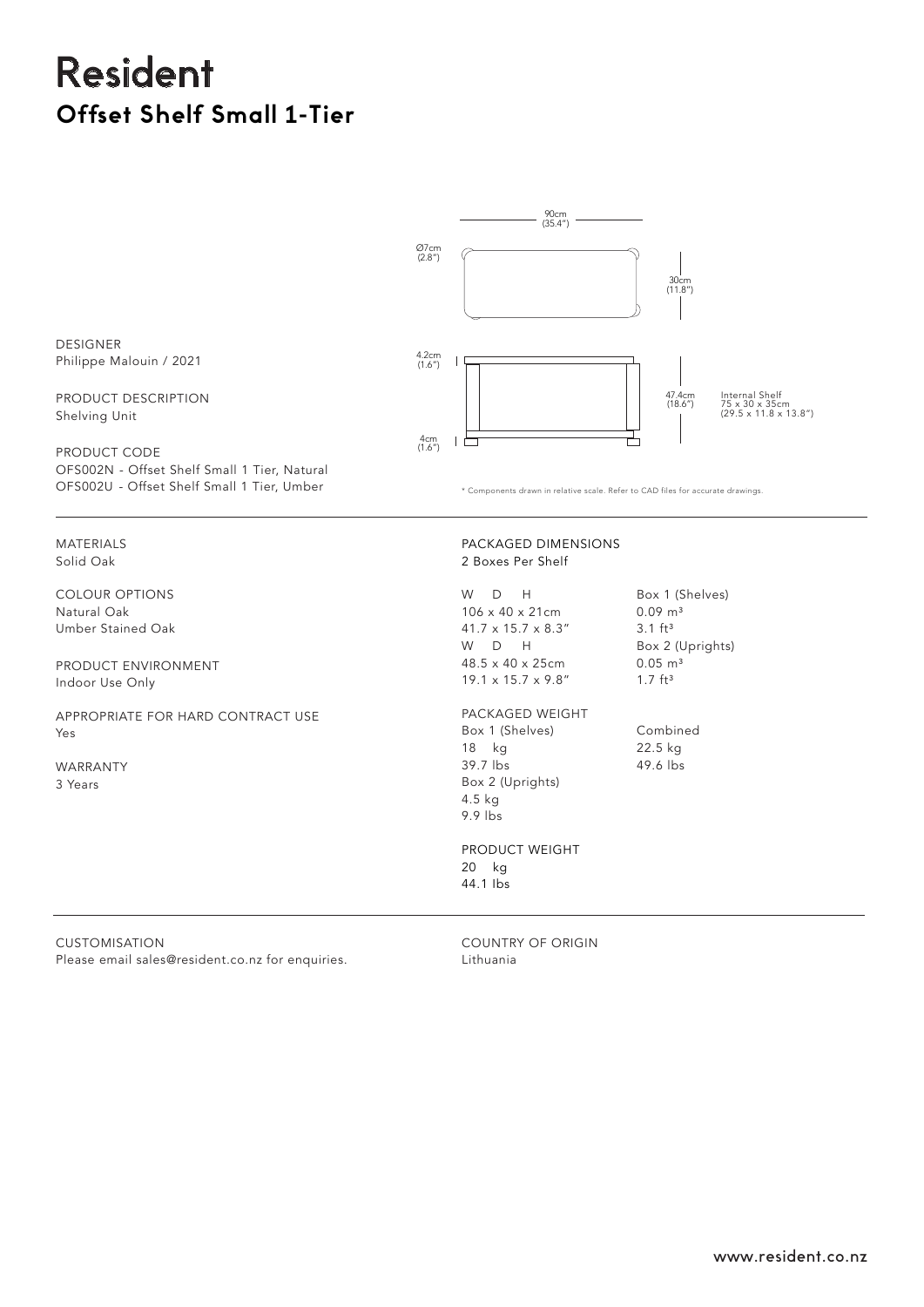# Resident **Offset Shelf Small 2-Tier**



\* Components drawn in relative scale. Refer to CAD files for accurate drawings.

DESIGNER Philippe Malouin / 2021

PRODUCT DESCRIPTION Shelving Unit

PRODUCT CODE OFS003N - Offset Shelf Small 2 Tier, Natural OFS003U - Offset Shelf Small 2 Tier, Umber

MATERIALS Solid Oak

COLOUR OPTIONS Natural Oak Umber Stained Oak

PRODUCT ENVIRONMENT Indoor Use Only

APPROPRIATE FOR HARD CONTRACT USE Yes

Please email sales@resident.co.nz for enquiries.

WARRANTY 3 Years

CUSTOMISATION

#### PACKAGED DIMENSIONS 2 Boxes Per Shelf

W D H 100 x 40 x 12cm 39.4 x 15.7 x 4.7" W D H 53 x 75 x 16cm 20.9 x 29.5 x 6.3"

Box 1 (Shelves)  $0.05 \, \text{m}^3$ 1.7  $ft^3$ Box 2 (Uprights) 0.06 m<sup>3</sup>

PACKAGED WEIGHT Box 1 (Shelves) 26 kg 57.3 lbs Box 2 (Uprights) 9 kg 19.8 lbs

 $2.2 \text{ ft}^3$ 

Combined 35 kg 77.2 lbs

PRODUCT WEIGHT 33.1 kg 73.0 Ibs

COUNTRY OF ORIGIN

Lithuania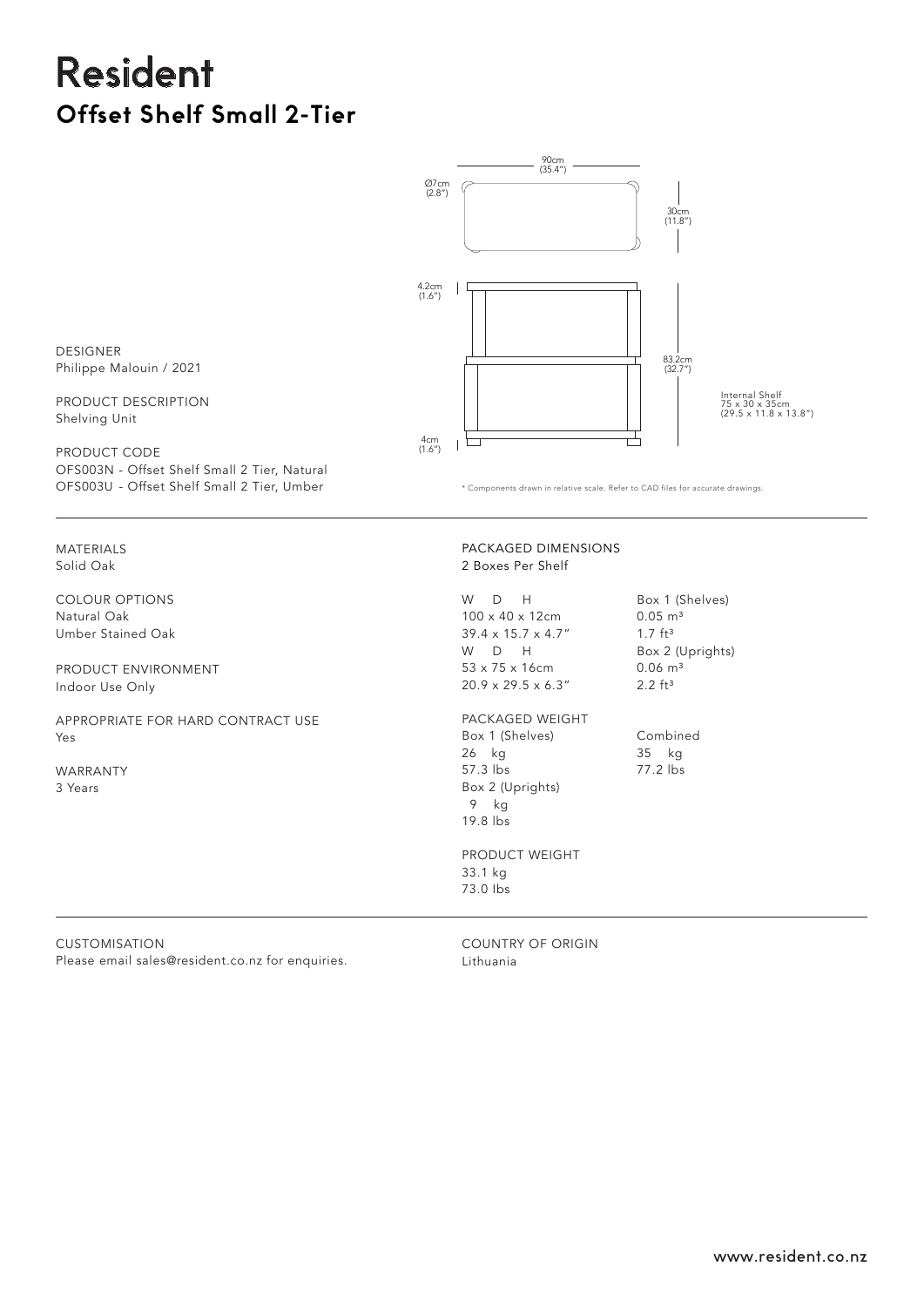# Resident **Offset Shelf Large 1-Tier**



PRODUCT WEIGHT 34 kg 75.0 Ibs

**CUSTOMISATION** Please email sales@resident.co.nz for enquiries.

COUNTRY OF ORIGIN Lithuania